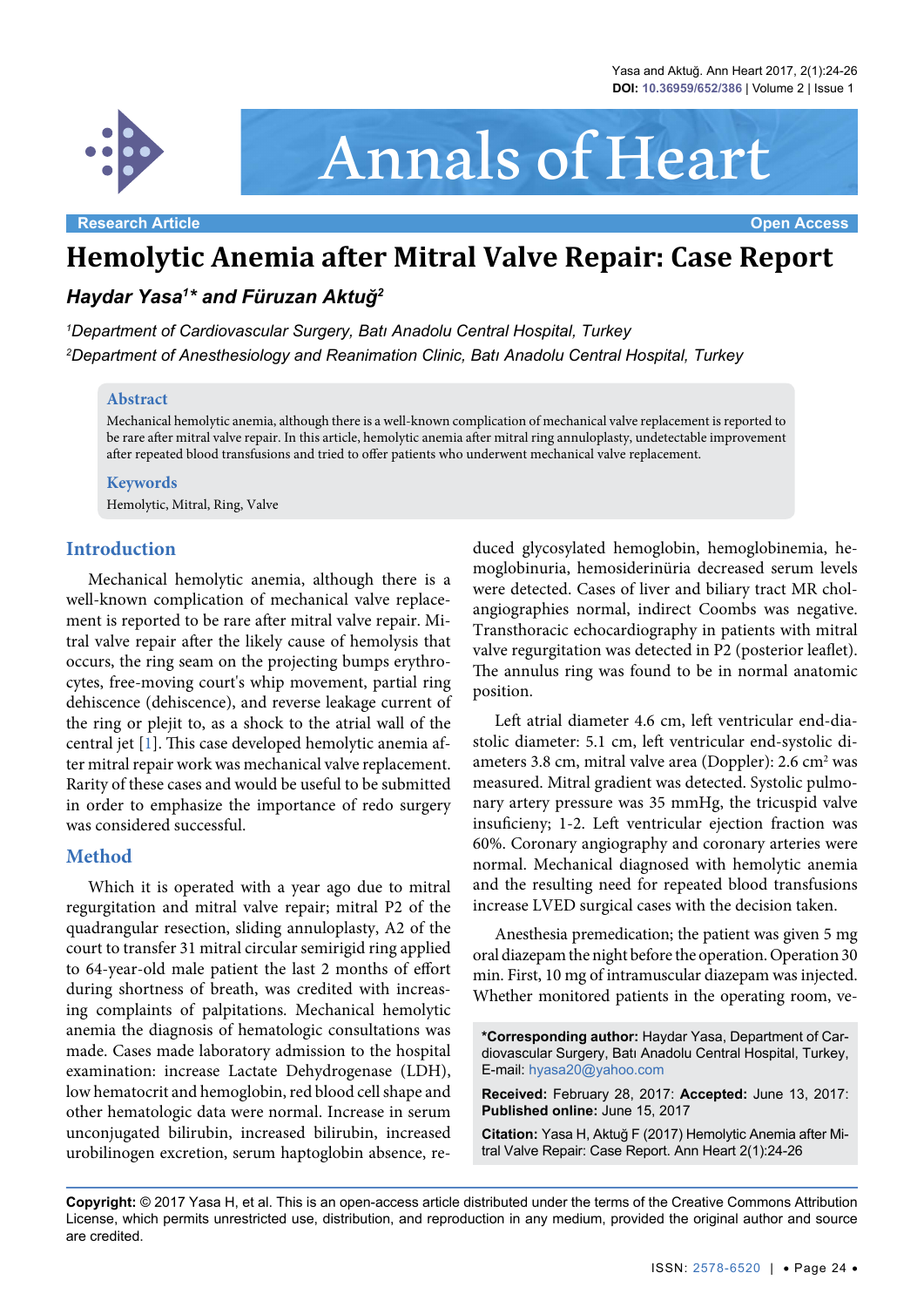nous and radial artery catheter inserted after induction of anesthesia Fentanyl is 30-50 mg/kg were. As a muscle relaxant pancuronium 0.1 mg/kg was used. Anesthesia was maintained with 3 mg/kg/min infusion of fentanyl was used for the inhalation of isoflurane as necessary. Through the internal jugular vein was implanted in the pulmonary artery catheter. Rectal probe was inserted for monitoring temperature during CPB to follow Foley urinary catheter and urine output during operation. Median sternotomy was achieved by applying the mediastinum. Severe pericardial adhesions were separated by blunt dissection. Meanwhile, the femoral artery was kept ready for emergency cannulation. Before cannulation 300-400 U/kg was heparinized with heparin Activated Clotting Time (ACT) has tried to keep over 450 sec. Arterial the ascending aorta, superior and inferior vena cava were placed double venous cannulation. Aortic root needle is placed. Vent cannula was inserted into the left superior pulmonary vein. Following the initiation of CPB systemic body temperature was lowered to 28-32°C. After putting aortic cross -clamping the aorta root isothermal blood cardioplegia (10 ml/kg initial dose) was administered. Between 23-28% hematocrit during cardiopulmonary bypass pump rate is 2.0-2.5 l/min/m², and mean arterial pressure of 50-80 mmHg was achieved so that the non-pulsatile perfusion, an anti grade blood cardioplegia was given every 15-20 minutes. Waterstone's mitral valve from the trough has been reached. It was followed severe fibrosis and thickening of the mitral leaflet. Mitral circular semi rigid ring was excised. Sutures in P2 and A2 of the transferred chordae, plejit and sutures were removed. 31 mechanical valves was replacement in to the mitral area. Posterior leaflet was preserved. Cover control was performed.

After the implantation of left atrial Cover 4.0 prolene suture was closed primary. Venter stopped, started manual ventilation. Patients in the venting cannula in my left atrium was connected to the air extraction cardioplegia line, the left atrium from the cardioplegia line; From 1000-1250 cc isothermal pump it was filled with blood. My heart is filled with aortic root was removed in the free flow of air inside the needle with blood heart. After the patient was brought to the Trendelenburg position again pressed the left atrial cannula vent to the carotid artery by the anesthesiologist is in the active state and attracts cross clamp was removed. After several strong contractions of the heart's table was brought to the neutral position. SVC cannula is pulled back into the right atrium. Heating was continued from aortic root needle free removal by air flow. Patient flow after deducting the temperature reaching 37 CPB leading up to his end. Heparin, and protamine sulfate 1:1 was neutralized form. After the arterial and venous cannulas to control bleeding after mediastinum drainage was 32-36 F. Myocardial pacing wires placed sternum was closed.

## **Result**

3 months in case of follow-up in all hematological parameters were provided outside the partial normalization of LDH height. General skin appearance, increased exercise capacity, dyspnea and improved color change in the sclera.

## **Discussion**

Mechanical hemolytic anemia after mechanical valve surgery is one of those common complications. However, it is reported that in rare cases, in mitral valve repair. Mitral repair it is increasingly preferred over mitral valve replacement. In patients who were operated with mitral regurgitation due to mitral annular ring it is a must use. There is also an increasing use of many intracardiac sutures with new prosthetic materials and technical reasons. This change is consider in the future may create more hemolysis [[1](#page-2-0)].

Hemolysis after mitral valve annuloplasty is often seen in the first months following operation [[2](#page-2-1),[3\]](#page-2-2). But late in the reported cases it is seen. In this case relatively uncommon symptoms during the first months after 10 month increasingly predominant. According to the deficiencies in the low level after mitral valve repair can cause hemolytic anemia. 2 months postoperative echocardiography was found in the degree of mitral regurgitation work in this case. Cases were available early in minimal symptoms. However, with the process it showed an increase in complaints. Symptoms were considered more interestingly with anemia also revealed an increase in mitral regurgitation process progresses. The increase of the valve pathology hemolytic anemia was thought to act as a catalyst.

A number of studies have been reported due to be completed in the first 3 months endothelialization can be reduced hemolysis [\[4](#page-2-3),[5](#page-2-4)]. In a case reported by Inoue, et al. Despite the initial severe hemolysis, hemolysis gradually decreased and was controlled months after surgery [[5\]](#page-2-4). The authors suggested that this may be due to improved endothelialization.

Engin Ç and colleagues hemolysis seen in the first period of 3 months in another case have reported that the then treated with medical therapy. But again, the same study did not respond to treatment should not expect much for severe anemia in surgery endothelialization partially prevent regurgitation jet is not much, is not considered as an indication for mitral insufficiency and incomplete repair reoperation, the expected endothelialization along with supportive therapy as a good option [[2\]](#page-2-1). However, in spite of our patients followed for more than 1 year in the table have been observed improvement was observed that increasingly more aggravated. The patient was operated on after the repeated blood